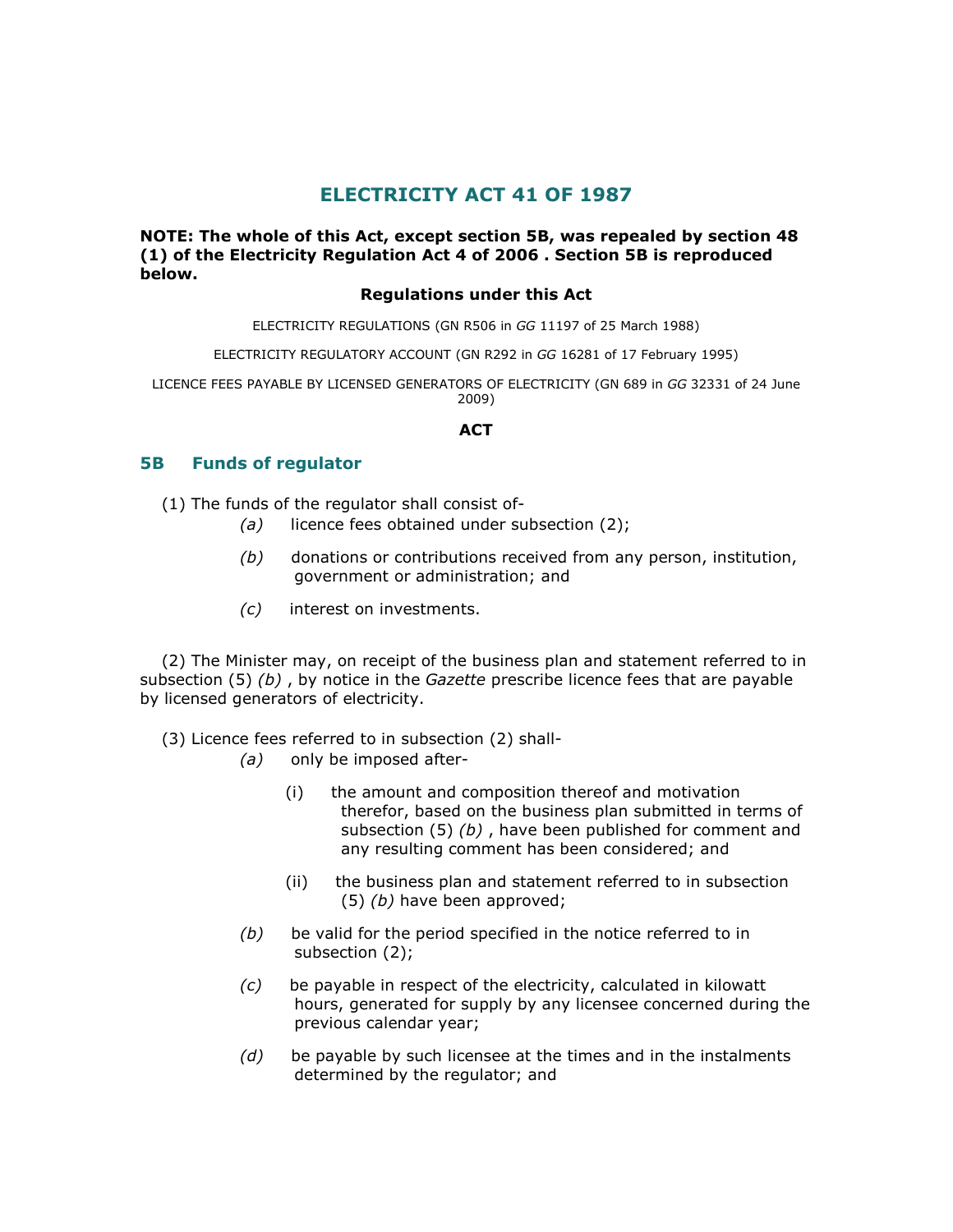(e) bear interest, in the case of non-payment or late payment, at such rate as the regulator may determine.

 $(4)$  (a) The regulator-

- (i) shall utilise its funds to defray expenses in connection with the performance of its functions; and
- (ii) may, with the approval of the Minister, granted with the concurrence of the Minister of Finance, establish and manage or cause to be managed a pension or provident fund or an alternative pension or provident fund for its employees.
- (b) Donations and contributions referred to in subsection (1) (b) shall-
	- (i) only be accepted with the approval of the Minister, granted with the concurrence of the Minister of Finance; and
	- (ii) be utilised in accordance with the conditions determined by the donor or contributor concerned with such approval and concurrence.
- (5) The regulator-
	- $(a)$  may, with the approval of the Minister, granted with the concurrence of the Minister of Finance, authorise the chief executive officer to invest any unspent portion of the funds of the regulator: Provided that any surplus at the end of a financial year shall be carried over to the next financial year and be utilised to defray expenses incurred by the regulator during that financial year;
	- $(b)$  shall during each financial year, at such time as the Minister may determine, submit a business plan and statement of the regulator's estimated income and expenditure during the following financial year to the Minister for his or her approval, granted with the concurrence of the Minister of Finance;
	- (c) shall for the purposes of the Income Tax Act, 1962 ( Act 58 of 1962 ), be deemed to be an institution contemplated in section 10 (1) (c A ) (i) of that Act.

[S. 5B inserted by s. 3 of Act 60 of 1995.]

## ELECTRICITY AMENDMENT ACT 58 OF 1989

[ASSENTED TO 17 MAY 1989] [DATE OF COMMENCEMENT: 9 JUNE 1989]

(Afrikaans text signed by the State President)

#### **ACT**

To amend the Electricity Act, 1987, so as to provide for a levy on electricity; to alter the circumstances in which a licence shall not be required for the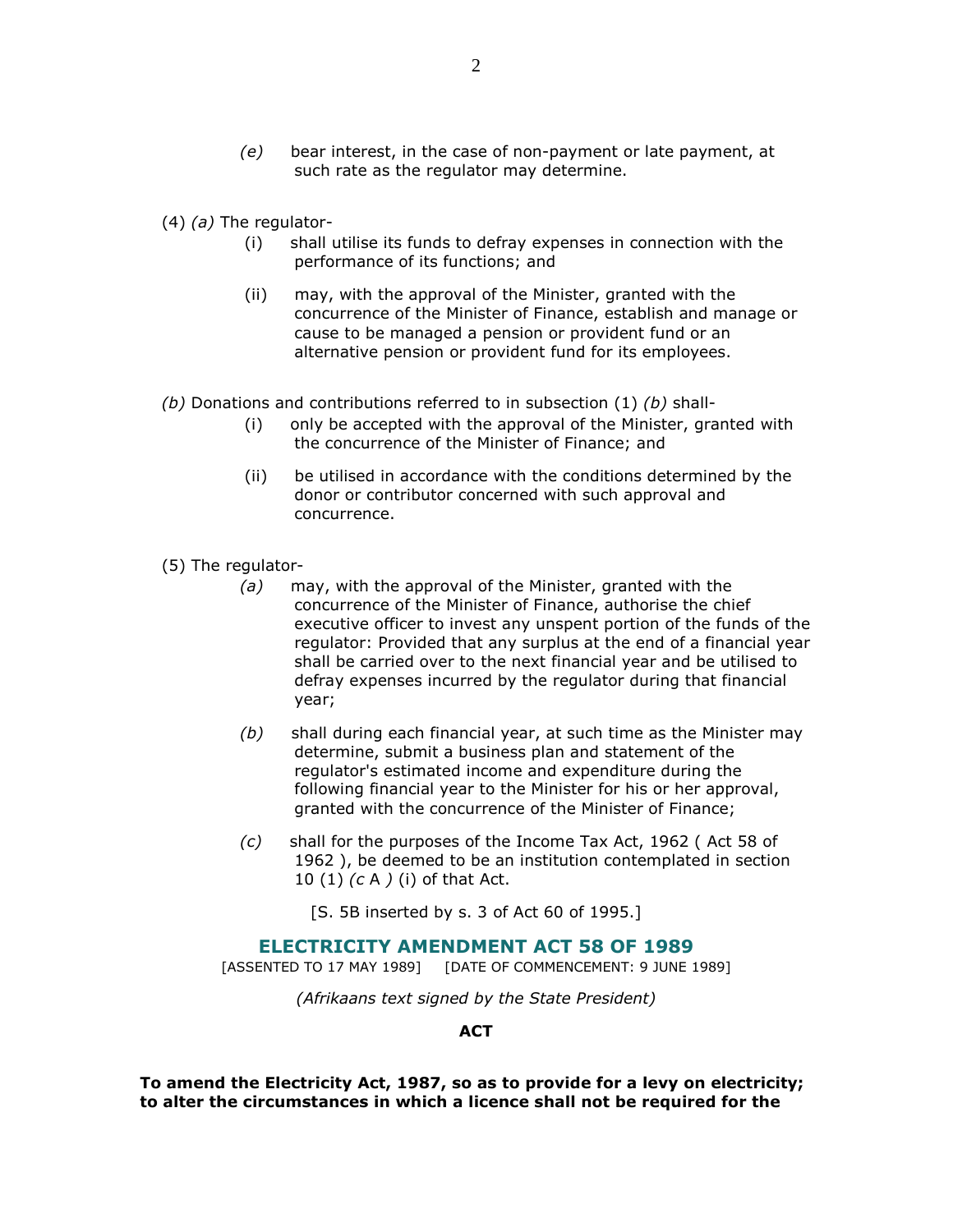## generation of electricity; and to provide for the transfer of servitudes on the transfer of undertakings; and to provide for incidental matters.

1 Inserts section 5A in the Electricity Act 41 of 1987.

2 Amends section 6 (1) of the Electricity Act 41 of 1987 by substituting paragraph  $(f)$ .

3 Amends section 13 of the Electricity Act 41 of 1987 by adding subsection (9).

## 4 Short title and commencement

 This Act shall be called the Electricity Amendment Act, 1989, and shall come into operation on a date fixed by the State President by proclamation in the Gazette.

## ELECTRICITY AMENDMENT ACT 46 OF 1994

[ASSENTED TO 25 NOVEMBER 1994] [DATE OF COMMENCEMENT: 1 MARCH 1995]

(Afrikaans text signed by the President)

#### **ACT**

#### To amend the Electricity Act, 1987, so as to delete or substitute certain definitions; to provide for the continued existence of the Electricity Control Board as the National Electricity Regulator; to apply certain provisions of the Act to other institutions and bodies; and to provide for matters connected therewith.

1 Amends section 1 of the Electricity Act 41 of 1987, as follows: paragraph (a) deletes the definition of 'board'; paragraph  $(b)$  substitutes the definition of 'local authority'; paragraph  $(c)$  substitutes the definition of 'Minister'; and paragraph  $(d)$ inserts the definition of 'regulator'.

2 Substitutes section 2 of the Electricity Act 41 of 1987 .

**3** Amends section 4 of the Electricity Act 41 of 1987 by deleting subsection (3).

4 Amends section 5 of the Electricity Act 41 of 1987 by deleting subsection (2).

5 Substitutes section 6 of the Electricity Act 41 of 1987.

6 Amends section 12 of the Electricity Act 41 of 1987 , as follows: paragraph (a) substitutes subsection (1) (b) ; paragraph (b) substitutes subsection (2); and paragraph (c) substitutes subsection (4).

**7** Amends section 14 of the Electricity Act 41 of 1987 by substituting subsection (1).

8 Amends section 15 (2) of the Electricity Act 41 of 1987 by substituting the proviso.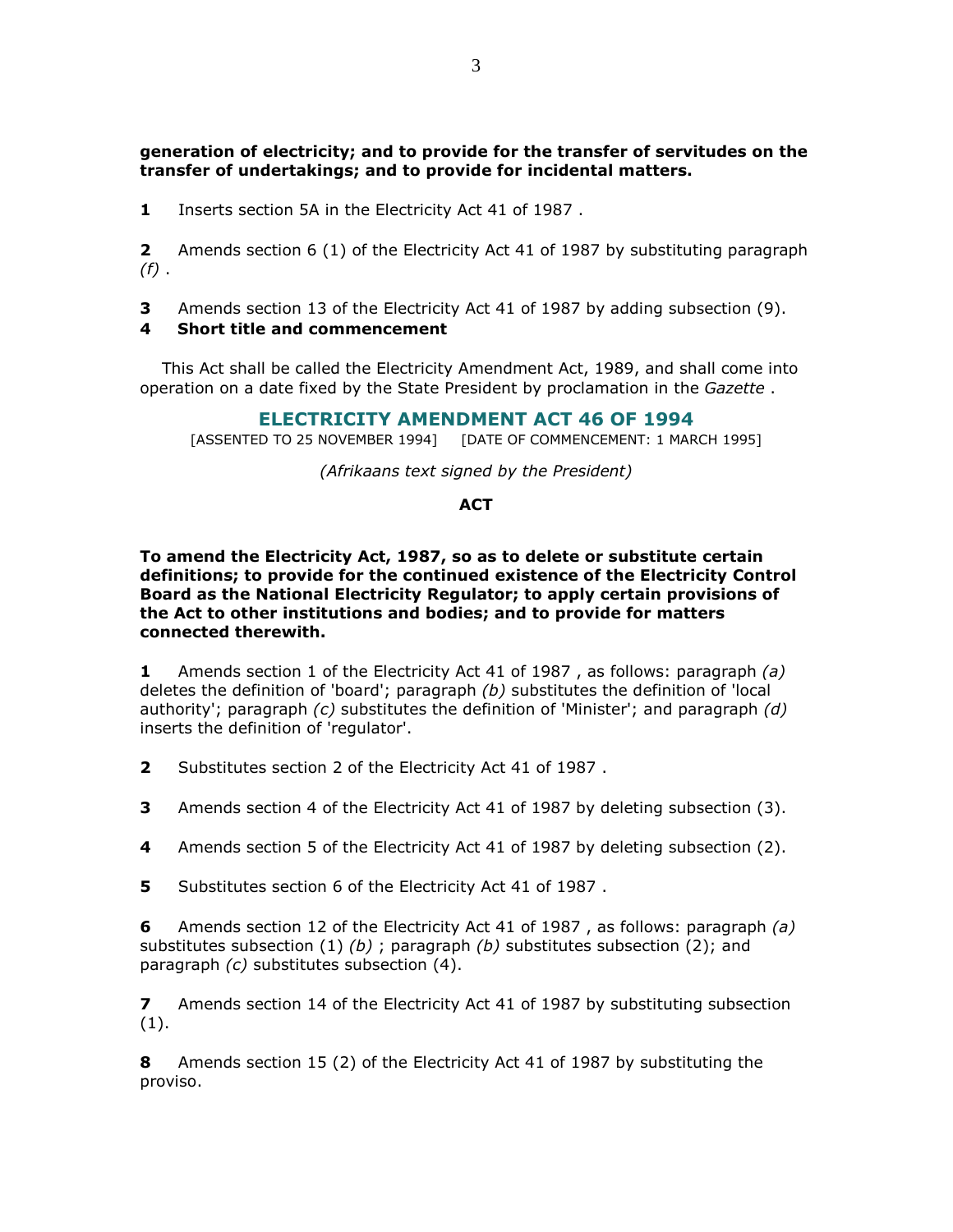9 Repeals section 30 of the Electricity Act 41 of 1987 .

10 Amends the Electricity Act 41 of 1987 by substituting the word 'regulator' for the word 'board', wherever it appears.

## 11 Savings

(1) Upon the commencement of this Act-

- (a) any licence granted under the provisions of the principal Act prior to such commencement shall be deemed to be a temporary licence issued by the National Electricity Regulator referred to in section 2 of this Act;
- $(b)$  any undertaker not in possession of a licence contemplated in paragraph (a) shall, whether such undertaker is exempted from the requirement to hold such a licence or not, be deemed to be the holder of such a licence.
- (2) Notwithstanding anything to the contrary contained in the principal Act-
	- (a) any licence contemplated in subsection (1) (a) shall be deemed to be subject to the conditions under which it was issued prior to the commencement of this Act;
	- (b) any licence contemplated in subsection  $(1)$   $(a)$  or  $(b)$  shall be deemed to incorporate the schedule of standard prices applied by the undertaker concerned;
	- $(c)$  any licence contemplated in subsection (1) (a) or (b) shall be valid for a maximum period of six months from the date of commencement of this Act: Provided that such a licence shall lapse three months after the date of commencement of this Act if the undertaker concerned has not, within that time, applied for a new licence under the provisions of the principal Act.

#### 12 Short title and commencement

 This Act shall be called the Electricity Amendment Act, 1994, and shall come into operation on a date fixed by the President by proclamation in the Gazette.

## ELECTRICITY AMENDMENT ACT 60 OF 1995

[ASSENTED TO 28 SEPTEMBER 1995] [DATE OF COMMENCEMENT: 4 OCTOBER 1995]

(English text signed by the President)

## **ACT**

To amend the Electricity Act, 1987, so as to declare the National Electricity Regulator a juristic person; to make provision for the appointment, conditions of employment and functions of the chief executive officer and employees of the said National Electricity Regulator; and to make provision for the funding and accountability of and reporting by the said National